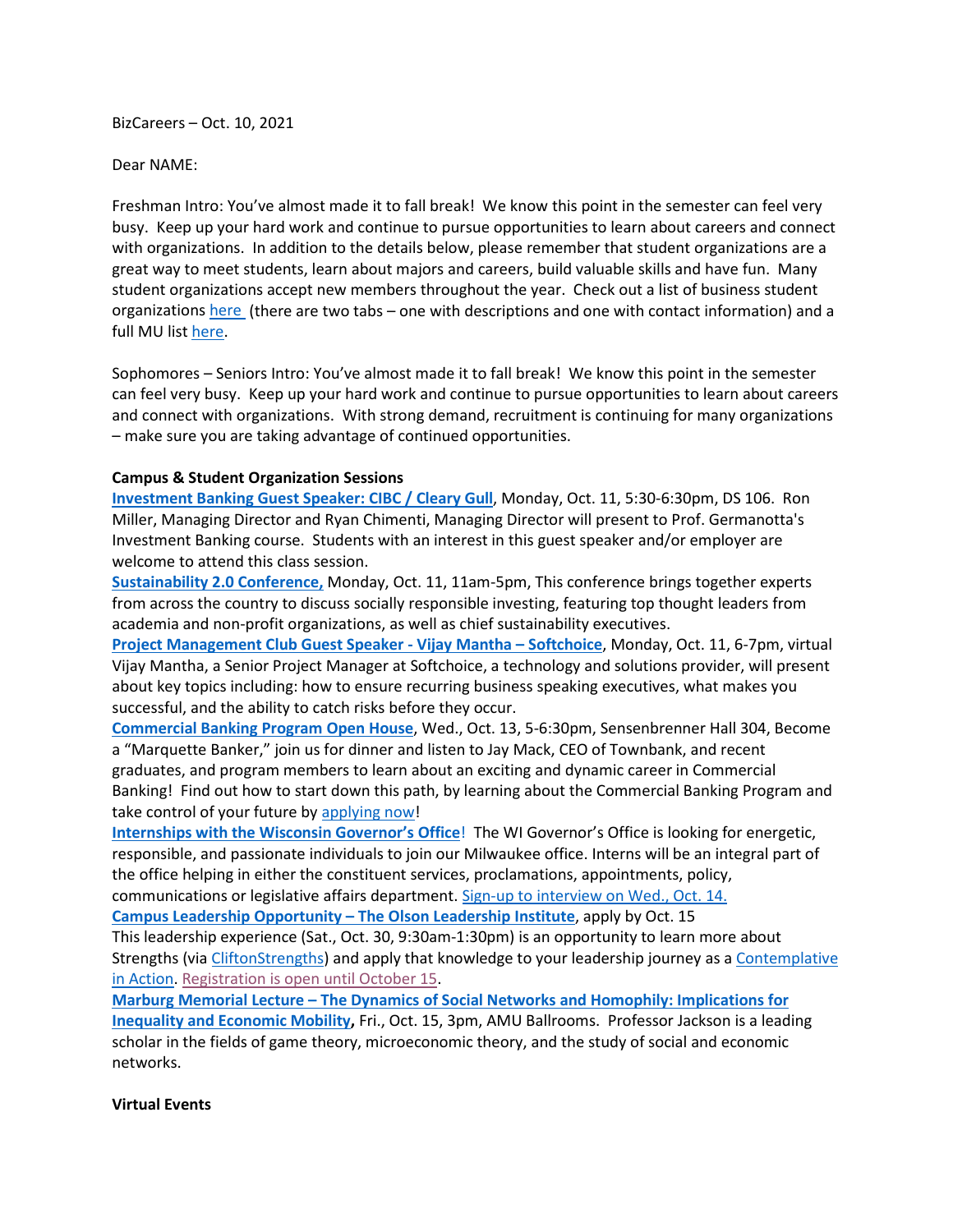We offer highlighted business-aligned events below. Review Handshake for a full list. Tuesday, Oct. 12

[A-LIGN: Leadership Panel \(IT, audit and operations focus\)](https://marquette.joinhandshake.com/events/867499/share_preview)

[Northern Trust: A Day in the Life at Northern Trust -](https://marquette.joinhandshake.com/events/862279/share_preview) Business Edition

[Johnson & Johnson Family of Companies: Johnson & Johnson Global Virtual Immersion Event](https://marquette.joinhandshake.com/events/862262/share_preview)

[Blackstone: Blackstone Insurance Solutions Webinar | 2022 Opportunities](https://marquette.joinhandshake.com/events/861679/share_preview) 

[Avanade, Inc.: Virtual Campus Information Session + Panel with Avanade's Black Employee](https://marquette.joinhandshake.com/events/856522/share_preview)  [Network](https://marquette.joinhandshake.com/events/856522/share_preview)

[RSM US LLP: RSM's Inclusion Webcast Series: Mind Matters: Mental Health in the Workplace](https://marquette.joinhandshake.com/events/849377/share_preview) [Mercer: Mercer Growth & Culture Session: Cross Line of Business Senior Leader Panel](https://marquette.joinhandshake.com/events/833580/share_preview)

[eBay: eBay Finance Internship Info Session](https://marquette.joinhandshake.com/events/832388/share_preview)

[Girls Who Invest: Girls Who Invest: Information Session](https://marquette.joinhandshake.com/events/831987/share_preview)

[Whirlpool Corporation: HR Development Program Information Session](https://marquette.joinhandshake.com/events/823491/share_preview)

[Whirlpool Corporation: HR Development Program Info Session](https://marquette.joinhandshake.com/events/823481/share_preview)

Wednesday, Oct. 13

[Allstate Insurance Company: Inside Allstate: Asian American Network Employee Resource Group](https://marquette.joinhandshake.com/events/866564/share_preview)  [\(Juniors & Below\)](https://marquette.joinhandshake.com/events/866564/share_preview)

[Johnson Lambert: Johnson Lambert -](https://marquette.joinhandshake.com/events/865779/share_preview) Audit v. Tax Webinar

[HCL Technologies Inc: HCL National Internship and Full-Time Career Fair](https://marquette.joinhandshake.com/events/864405/share_preview) 

[Johnson & Johnson Family of Companies: School-to-](https://marquette.joinhandshake.com/events/856601/share_preview) Career Opportunities

[Walmart Corporate: Walmart Supply Chain Information Session -](https://marquette.joinhandshake.com/events/855728/share_preview) Product Team!

[Oak Ridge Institute for Science and Education: Experience ORISE Virtual Career Fair: Featuring](https://marquette.joinhandshake.com/events/855472/share_preview)  [Internships and Fellowships at FDA](https://marquette.joinhandshake.com/events/855472/share_preview)

[Optum, a UnitedHealth Group Company: Making an Impact in Healthcare: Tech Careers @ Optum](https://marquette.joinhandshake.com/events/852946/share_preview) [Fidelity Investments: Fidelity Investments: Wealth Management & College Networking Event](https://marquette.joinhandshake.com/events/849384/share_preview)  [Booz Allen Hamilton: Dream Big with Your Degree: Booz Allen Hamilton Information Session](https://marquette.joinhandshake.com/events/843852/share_preview) [Wycliffe Bible Translators: Explore Wycliffe Live: 5 Reasons Wycliffe is a Great Place to Intern](https://marquette.joinhandshake.com/events/829760/share_preview) [Target: Target Assets Protection Panel and Q&A: Internship & Full Time Leadership Careers](https://marquette.joinhandshake.com/events/825303/share_preview) [Wipfli: Curiosity Presentation](https://marquette.joinhandshake.com/events/809232/share_preview) 

Thursday, Oct. 14

[Box: Box Presents: Standing out in a virtual environment workshop](https://marquette.joinhandshake.com/events/866220/share_preview) U.S. Department of Homeland Security - [Office of Intelligence and Analysis: DHS Cybersecurity &](https://marquette.joinhandshake.com/events/865825/share_preview) 

[Intelligence Webinar](https://marquette.joinhandshake.com/events/865825/share_preview) 

[PPD: PPD Fall Virtual Series: Mock Interviews](https://marquette.joinhandshake.com/events/835507/share_preview)

[Federal Reserve Bank of San Francisco: Equitable Access to Small Business Credit](https://marquette.joinhandshake.com/events/826250/share_preview)

[Liberty Mutual Insurance: 2021 Student Diversity Symposium](https://marquette.joinhandshake.com/events/815159/share_preview)

[Mayo Clinic: Mayo Clinic Careers Webinar](https://marquette.joinhandshake.com/events/688768/share_preview)

Friday, Oct. 15

[EY LLP: EY Tax Talk](https://marquette.joinhandshake.com/events/864782/share_preview)

[Edward Jones Investments: Edward Jones Technology Undergraduate Information Session](https://marquette.joinhandshake.com/events/863394/share_preview) [Pro Football Hall of Fame: Pro Football Hall of Fame "Before the Snap" ft. Dustyn Blindert](https://marquette.joinhandshake.com/events/856791/share_preview)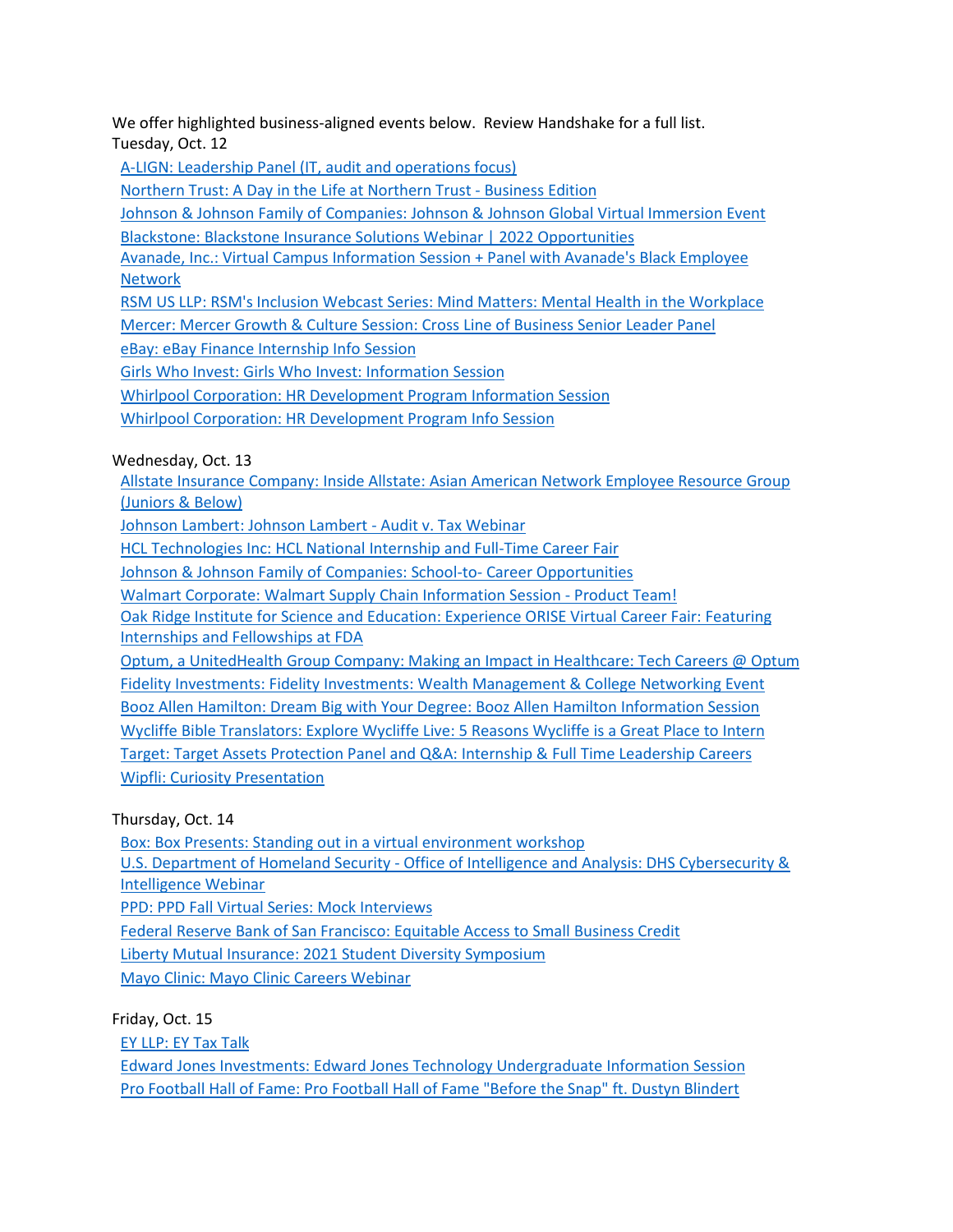[Walmart Corporate: Walmart Supply Chain Information Session -](https://marquette.joinhandshake.com/events/855742/share_preview) Automation Team! [Walmart Corporate: Walmart Supply Chain Information Session -](https://marquette.joinhandshake.com/events/855733/share_preview) Sustainability Team! [PPD: PPD Fall Virtual Series: Mock Interviews](https://marquette.joinhandshake.com/events/835512/share_preview) [McKinsey & Company: 2021 Building Operations Leadership Diversity \(BOLD\) Event](https://marquette.joinhandshake.com/events/835017/share_preview) [CBIZ: CBIZ Minneapolis | Coffee Chats -](https://marquette.joinhandshake.com/events/823227/share_preview) Session 2 [Armstrong World Industries: Commercial Sales Development Program at Armstrong World Industries -](https://marquette.joinhandshake.com/events/822247/share_preview) [Session 2](https://marquette.joinhandshake.com/events/822247/share_preview)

## Monday, Oct. 18

[Hispanic Association of Colleges and Universities \(HACU\): HACU Corporate Internship Program](https://marquette.joinhandshake.com/events/869374/share_preview)  Webinar - [Anthem, Inc.](https://marquette.joinhandshake.com/events/869374/share_preview) [Google, Inc.: Google Presents: Building a Technical Career](https://marquette.joinhandshake.com/events/860671/share_preview)

## **Interviewing for Jobs & Internships? Utilize BCC Preparation and Quiet Space Resources**

Employers interview candidates with whom they see potential. Prove them right! Prepare thoroughly to make excellent interview impressions. The BCC offers an interview preparation [website.](https://www.marquette.edu/business/career-center/undergrad/interviews.php) As you prepare, conduct thorough company research, consider the [examples](https://www.marquette.edu/business/career-center/documents/Interview_Preparation_Skills_and_STAR.pdf) you will share and consider the employer's motivations for asking differen[t interview questions.](https://www.marquette.edu/business/career-center/documents/Interview_Preparation_and_Questions.pdf)

- **Want to practice?** Schedule a practice interview session with the Business Career Center. Appointments may be scheduled through Handshake – Career Center.
- **Need a quiet space?** Reserve a room. Students may reserve a College of Business Administration 2nd floor space to complete phone or virtual interviews. Monthly sign-ups are available below. If the sign-up is full for the date and time you need, please email [businesscareers@marquette.edu](mailto:businesscareers@marquette.edu) at least one business day in advance and we will be happy to check into additional 2nd floor options. Interview Sign-Up[: October,](https://www.signupgenius.com/go/10c044fada92ba5f85-room1) [November,](https://www.signupgenius.com/go/10C044FADA92BA5F85-room2) [December](https://www.signupgenius.com/go/10C044FADA92BA5F85-december)

# **Employer Spotlights – IEWC & Froedtert**

**IEWC** advances the way the world connects, stays powered, and drives forward through comprehensive supply chain and logistics solutions for wire, cable, and wire management products. For more than 55 years, IEWC has been an entrusted partner for thousands of companies in manufacturing, infrastructure, broadcast, professional audio-visual and telecommunications. An employee-owned company, IEWC (www.iewc.com) has nearly 30 locations in 11 countries, serving customers in 96 countries. Our people are the heart of our success; living our company values every day both within our industry and our wider communities. IEWC currently has internship openings in accounting, sales, HR, supply chain, marketing and commercial excellence (sales insights). [Check out IEWC within](https://marquette.joinhandshake.com/employers/210936) Handshake.

**Interested in Healthcare? Froedtert is offering a Finance Fellowship.** This rotational program role is open to all business students. Check out the [Handshake posting](https://marquette.joinhandshake.com/jobs/4165789) and a video [here.](https://youtu.be/4VvgyJCdFUU)

**Career Questions?** Business Career Center staff are here to help. Online scheduling is available. Visit [Handshake](https://marquette.joinhandshake.com/) and select the "Marquette University Career Center" banner. Then, select Appointments  $\rightarrow$ Schedule A New Appointment  $\rightarrow$  Business Career Center Appointment.

We wish you the best with your classes and career planning! Please stay in touch with questions.

Sincerely,